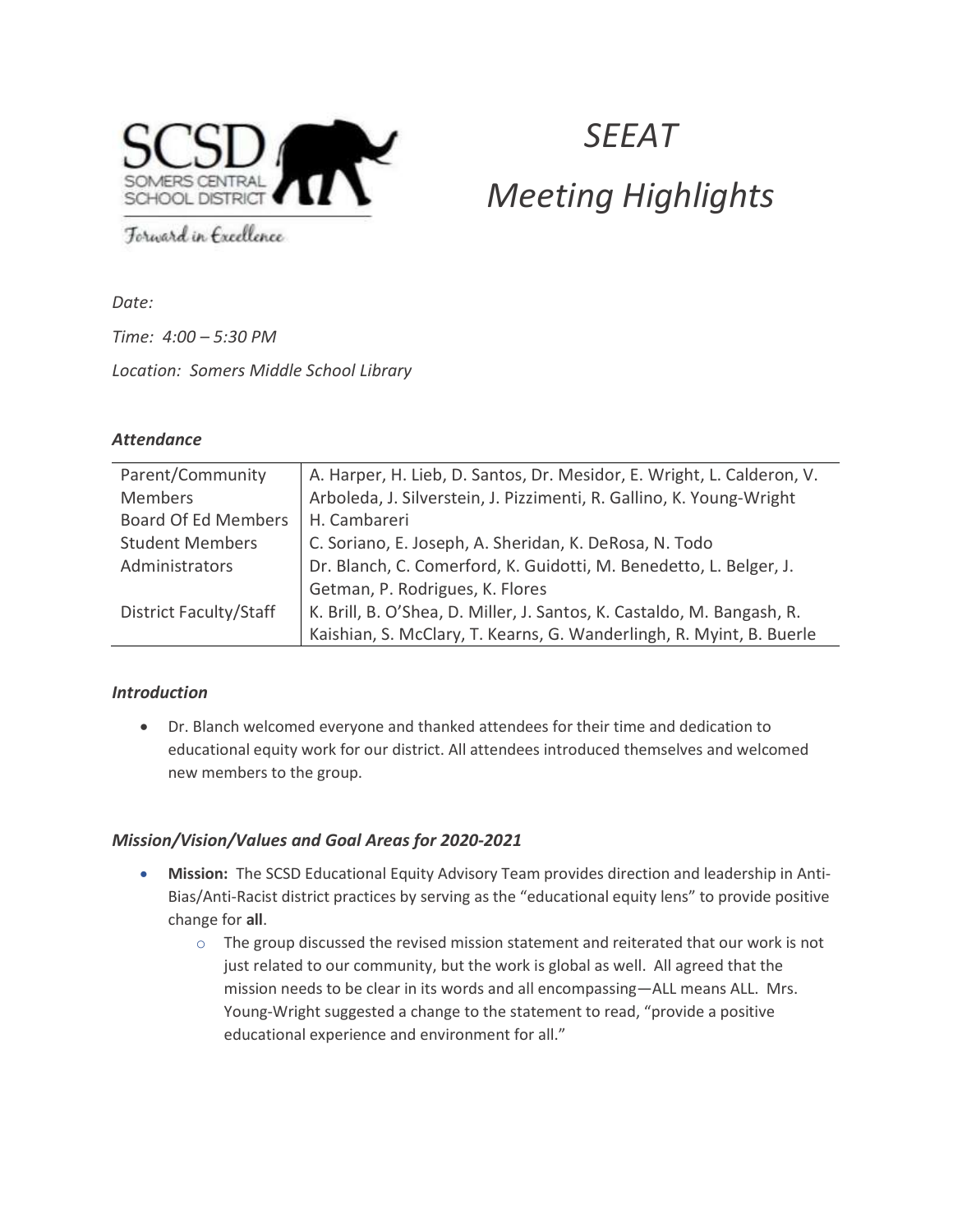- Vision and Values: The SEEAT Vision/Values statement was reviewed and discussion revolved around providing direction and leadership to instill social justice into collaboration and curriculum leaning opportunities to elevate our student's voices.
- Goal Areas: The SEEAT committee reviewed the three main goals areas of focus for the 2020- 2021: Curriculum, Organizational Structures, and Learning Opportunities for All (Faculty/Families/Children/Community). The goals are intended to embrace all.

### Shared Learning

- The poem "Invitation to Brave Space" by Micky ScottBey Jones was shared with the group and discussion around lines and ideas that resonated with participants was discussed. S. McClary shared that it is our responsibility to question everything so we can move forward. There was agreement that growth happens in discomfort and that "safe space" can inhibit growth, but brave space can bring forward motion.
- In addition, the member of SEEAT dissected some statements from a Privilege Walk activity to share thoughts on the use of this activity with students/staff and explore what this experience could provide if used in schools or for professional learning opportunities. Discussion also focused around whether this activity could have the potential of negative self-reflection on the part of students based on the negative connotations of the statements used in the walk to show privilege or non-privilege. Considerations about the overall outcome that is desired as well as avoidance of the exceptionalism approach were also pondered.

#### District Learning

• Insight into Excellence Equity Report: The Learning Office and Dr. Corliss Thompson have begun to develop an Insights into Equity Plan that will be shared with the SEEAT members in late October/early November. As part of a curriculum renewal process in SCSD, Dr. Thompson is working with the learning office to create a framework and research design for looking at curriculum to ensure curriculum is viewed using an equity lens that is inclusive of an antibias/anti-racist perspective. The Learning Office will be looking at the impacts of building activities and how to continue to grow, improve and add to our work all the while celebrating the tools our children come to us with.

#### SMART Goal Development Work

- SMART goals and action plans have been developed to address the three main focal goal areas for the 2020-2021 school year.
	- $\circ$  The ABAR Curriculum subcommittee will explore at least one unit in a content area per school utilizing the equity framework to drive positive change in addressing antiracist/anti-bias through curriculum.
	- $\circ$  In the area of organizational structure, the Code of Conduct will be reviewed by the Organizational Structure subcommittee to ensure it is reflective of the current times as well as values an anti-bias/anti-racist environment.